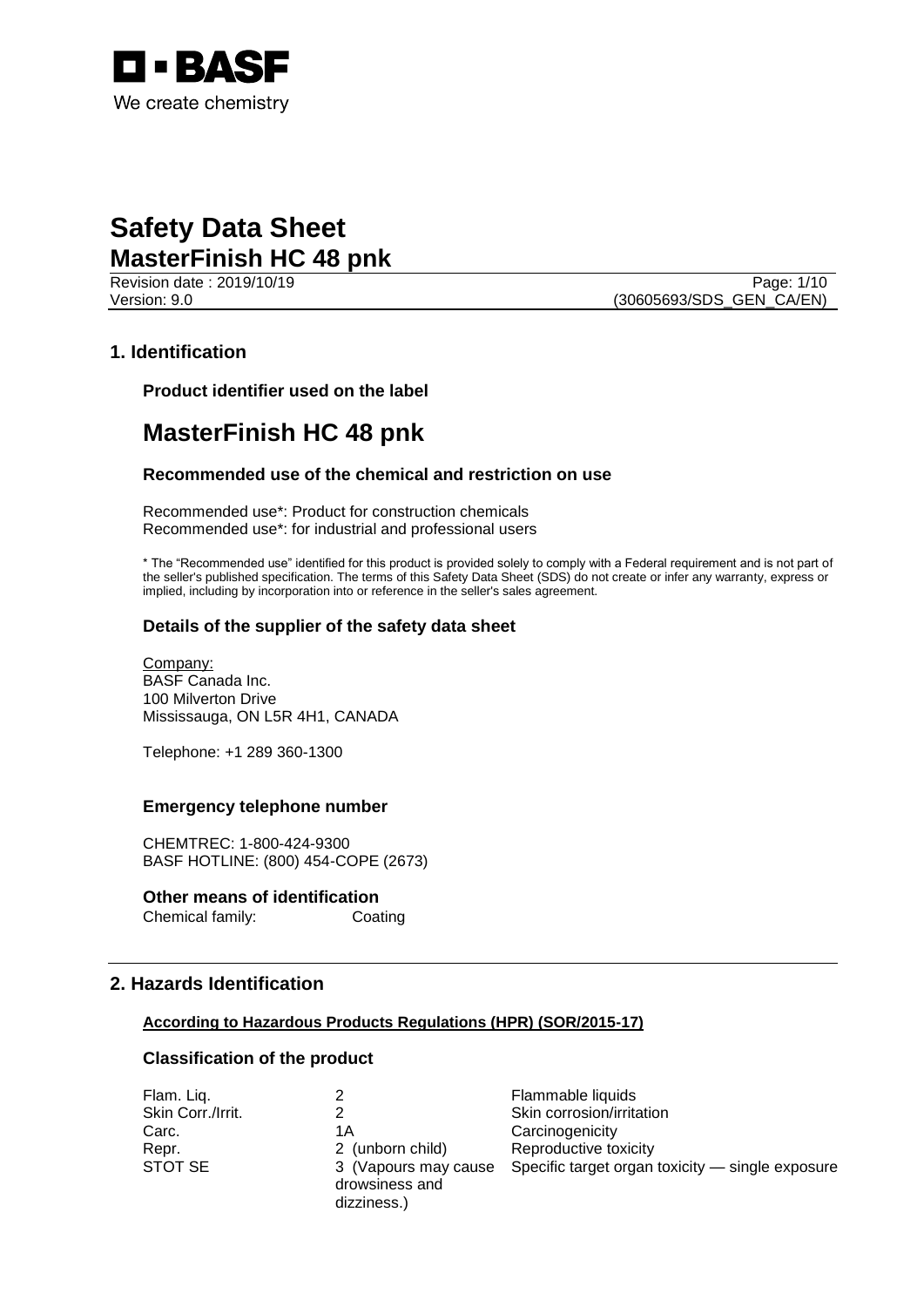| Revision date: 2019/10/19<br>Version: 9.0 |                                                          | Page: 2/10<br>(30605693/SDS_GEN_CA/EN)                                   |
|-------------------------------------------|----------------------------------------------------------|--------------------------------------------------------------------------|
| <b>STOT RE</b>                            | $\overline{2}$                                           | Specific target organ toxicity - repeated                                |
|                                           |                                                          | exposure                                                                 |
| <b>Aquatic Acute</b>                      | 2                                                        | Hazardous to the aquatic environment - acute                             |
| <b>Aquatic Chronic</b>                    | 3                                                        | Hazardous to the aquatic environment - chronic                           |
| <b>Label elements</b>                     |                                                          |                                                                          |
| Pictogram:                                |                                                          |                                                                          |
| Signal Word:<br>Danger                    |                                                          |                                                                          |
| <b>Hazard Statement:</b>                  |                                                          |                                                                          |
| H <sub>225</sub>                          | Highly flammable liquid and vapour.                      |                                                                          |
| H315                                      | Causes skin irritation.                                  |                                                                          |
| H336                                      | May cause drowsiness or dizziness.                       |                                                                          |
| H361                                      | Suspected of damaging the unborn child.                  |                                                                          |
| H350                                      | May cause cancer.                                        |                                                                          |
| H373                                      | prolonged or repeated exposure.                          | May cause damage to organs (Central nervous system) through              |
| H412                                      | Harmful to aquatic life with long lasting effects.       |                                                                          |
| H401                                      | Toxic to aquatic life.                                   |                                                                          |
| Precautionary Statements (Prevention):    |                                                          |                                                                          |
| P280                                      | protection.                                              | Wear protective gloves/protective clothing/eye protection/face           |
| P210                                      | ignition sources. No smoking.                            | Keep away from heat, hot surfaces, sparks, open flames and other         |
| P <sub>201</sub>                          | Obtain special instructions before use.                  |                                                                          |
| P271                                      | Use only outdoors or in a well-ventilated area.          |                                                                          |
| P243                                      | Take action to prevent static discharges.                |                                                                          |
| P273                                      | Avoid release to the environment.                        |                                                                          |
| P <sub>202</sub>                          |                                                          | Do not handle until all safety precautions have been read and            |
|                                           | understood.                                              |                                                                          |
| P260                                      | Do not breathe dust/gas/mist/vapours.                    |                                                                          |
| P241                                      |                                                          | Use explosion-proof electrical/ventilating/lighting/equipment.           |
| P240                                      |                                                          | Ground and bond container and receiving equipment.                       |
| P242                                      | Use only non-sparking tools.                             |                                                                          |
| P264                                      |                                                          | Wash with plenty of water and soap thoroughly after handling.            |
| Precautionary Statements (Response):      |                                                          |                                                                          |
| $P308 + P311$                             |                                                          | IF exposed or concerned: Call a POISON CENTER or doctor/physician.       |
| $P303 + P361 + P353$                      | Rinse skin with water/shower.                            | IF ON SKIN (or hair): Take off immediately all contaminated clothing.    |
| P314                                      | Get medical advice/attention if you feel unwell.         |                                                                          |
| P304 + P340                               | breathing.                                               | IF INHALED: Remove person to fresh air and keep comfortable for          |
| P332 + P313                               | If skin irritation occurs: Get medical advice/attention. |                                                                          |
| P370 + P378                               | extinction.                                              | In case of fire: Use water spray, dry powder, foam or carbon dioxide for |
| P362 + P364                               |                                                          | Take off contaminated clothing and wash it before reuse.                 |
|                                           |                                                          |                                                                          |

Precautionary Statements (Storage):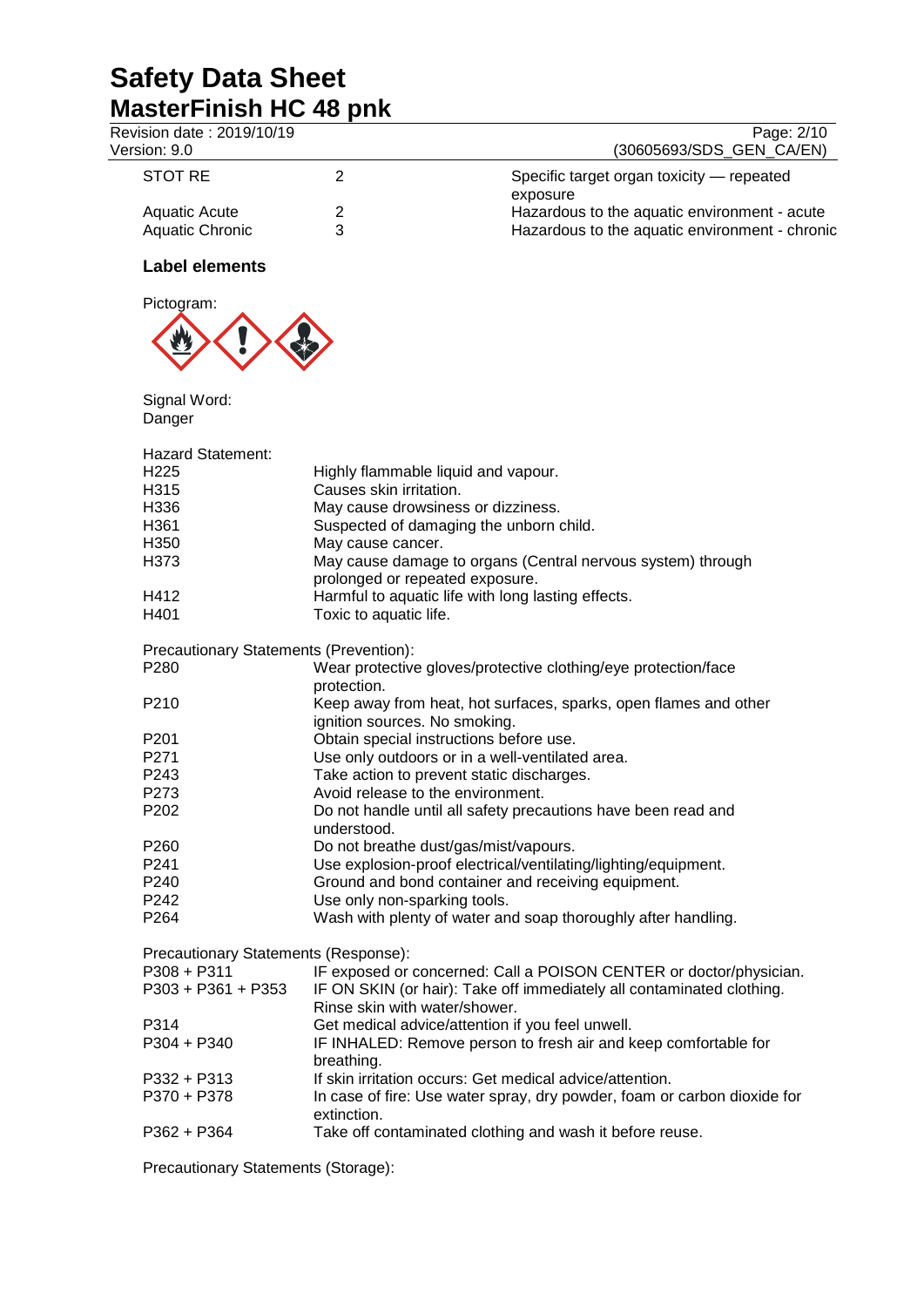| Revision date: 2019/10/19<br>Version: 9.0 |                                                                                                    | Page: 3/10<br>(30605693/SDS GEN CA/EN) |
|-------------------------------------------|----------------------------------------------------------------------------------------------------|----------------------------------------|
| P <sub>233</sub><br>$P403 + P235$<br>P405 | Keep container tightly closed.<br>Store in a well-ventilated place. Keep cool.<br>Store locked up. |                                        |
| Precautionary Statements (Disposal):      |                                                                                                    |                                        |
| P <sub>501</sub>                          | Dispose of contents/container to hazardous or special waste collection<br>point.                   |                                        |

# **Hazards not otherwise classified**

If applicable information is provided in this section on other hazards which do not result in classification but which may contribute to the overall hazards of the substance or mixture.

# **3. Composition / Information on Ingredients**

# **According to Hazardous Products Regulations (HPR) (SOR/2015-17)**

| <b>CAS Number</b> | Weight %             | <b>Chemical name</b> |
|-------------------|----------------------|----------------------|
| 108-88-3          | $>= 50.0 - < 75.0\%$ | Toluene              |
| 67-63-0           | $>= 5.0 - < 7.0\%$   | 2-Propanol           |
| 14807-96-6        | $>= 7.0 - < 13.0\%$  | talc                 |
| $57 - 50 - 1$     | $>= 1.0 - < 3.0\%$   | Sucrose              |
| 1309-37-1         | $>= 0.5 - < 1.5\%$   | Iron oxide           |
| 13463-67-7        | $>= 0.5 - < 1.5\%$   | Titanium dioxide     |
| 14808-60-7        | $>= 0.0 - 0.3\%$     | crystalline silica   |

# **4. First-Aid Measures**

# **Description of first aid measures**

### **General advice:**

First aid personnel should pay attention to their own safety. If the patient is likely to become unconscious, place and transport in stable sideways position (recovery position). Immediately remove contaminated clothing.

### **If inhaled:**

Keep patient calm, remove to fresh air, seek medical attention.

### **If on skin:**

Immediately wash thoroughly with soap and water, seek medical attention.

### **If in eyes:**

Wash affected eyes for at least 15 minutes under running water with eyelids held open, consult an eye specialist.

### **If swallowed:**

Immediately rinse mouth and then drink 200-300 ml of water, seek medical attention.

# **Most important symptoms and effects, both acute and delayed**

Symptoms: Additional information on symptoms and effects may be included in the GHS labeling phrases available in Section 2 and in the Toxicological assessments available in Section 11. Hazards: No applicable information available.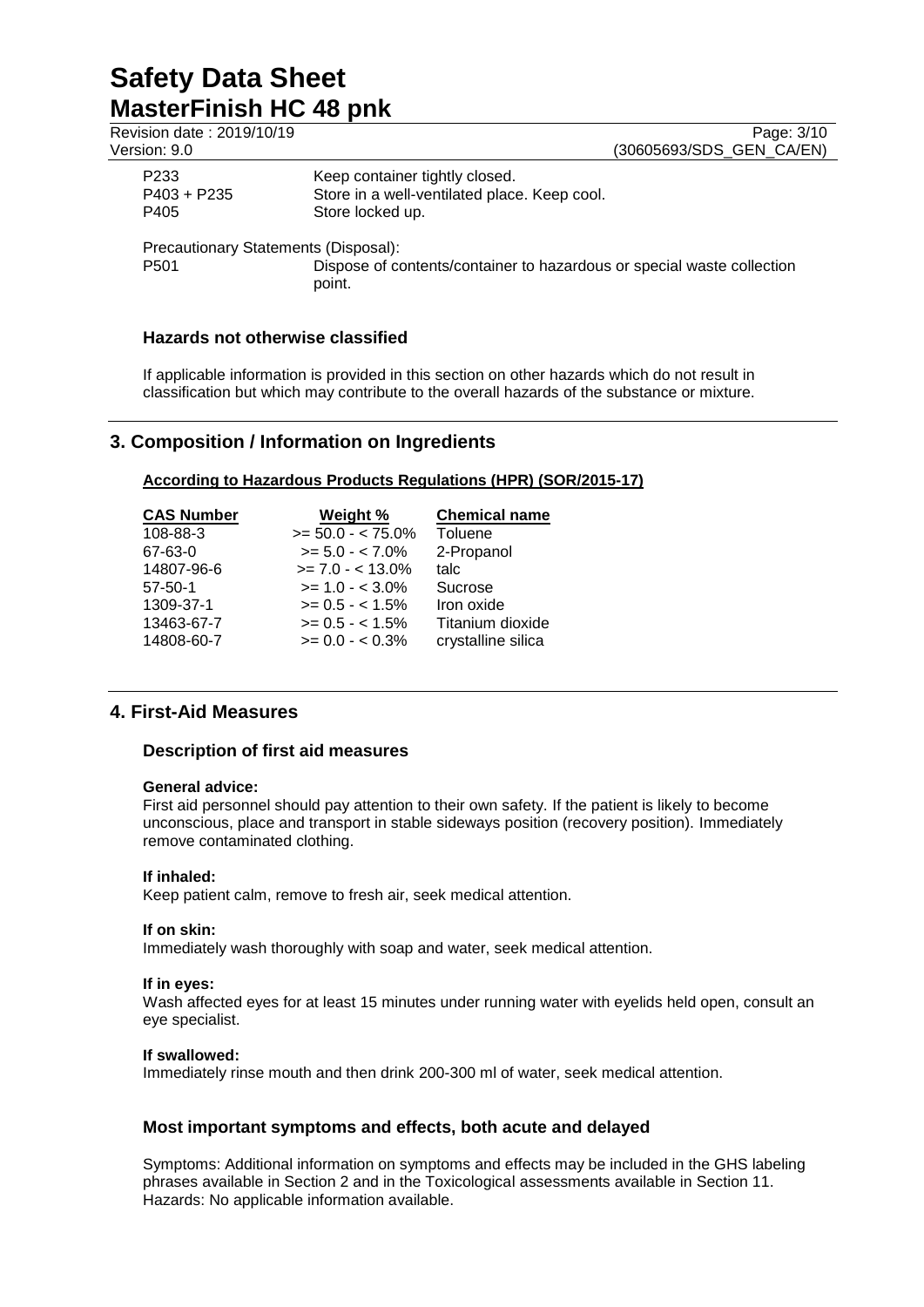Revision date : 2019/10/19<br>
Version: 9.0<br>
Version: 9.0 (30605693/SDS GEN CA/EN)

(30605693/SDS\_GEN\_CA/EN)

# **Indication of any immediate medical attention and special treatment needed**

Note to physician<br>Treatment:

Treat according to symptoms (decontamination, vital functions), no known specific antidote.

# **5. Fire-Fighting Measures**

# **Extinguishing media**

Suitable extinguishing media: foam, water spray, dry powder, carbon dioxide

Unsuitable extinguishing media for safety reasons: water jet

# **Special hazards arising from the substance or mixture**

Hazards during fire-fighting: harmful vapours, nitrogen oxides, fumes/smoke, carbon black, carbon oxides See SDS section 10 - Stability and reactivity.

### **Advice for fire-fighters**

Protective equipment for fire-fighting: Wear a self-contained breathing apparatus.

#### **Further information:**

The degree of risk is governed by the burning substance and the fire conditions. If exposed to fire, keep containers cool by spraying with water. Collect contaminated extinguishing water separately, do not allow to reach sewage or effluent systems. Contaminated extinguishing water must be disposed of in accordance with official regulations.

# **6. Accidental release measures**

# **Personal precautions, protective equipment and emergency procedures**

Do not breathe vapour/aerosol/spray mists. Wear eye/face protection. If exposed to high vapour concentration, leave area immediately. Use personal protective clothing. Handle in accordance with good building materials hygiene and safety practice.

#### **Environmental precautions**

Contain contaminated water/firefighting water. Do not discharge into drains/surface waters/groundwater.

### **Methods and material for containment and cleaning up**

For small amounts: Pick up with inert absorbent material (e.g. sand, earth etc.). Dispose of contaminated material as prescribed. For large amounts: Pump off product.

# **7. Handling and Storage**

# **Precautions for safe handling**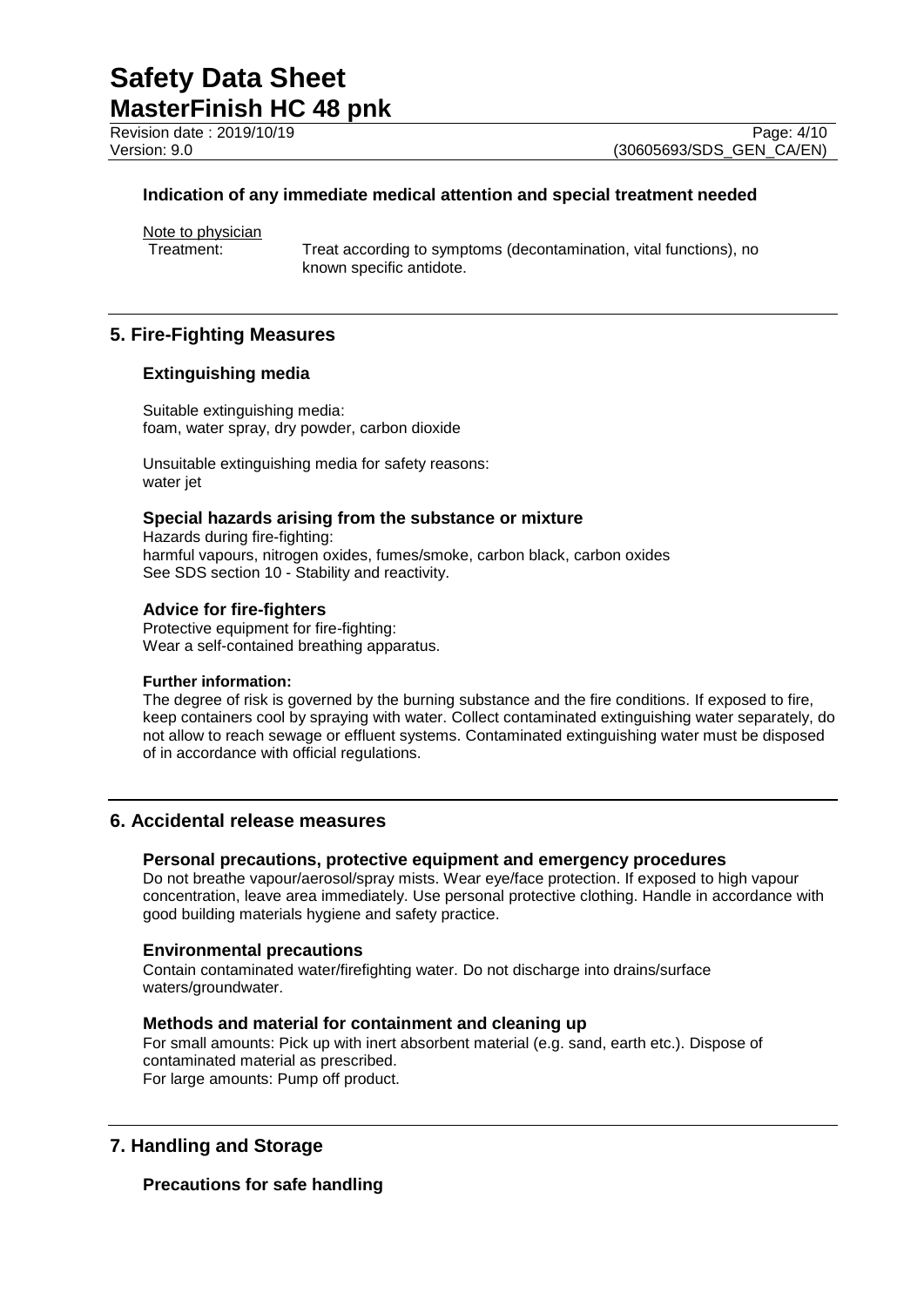Revision date : 2019/10/19<br>
Version: 9.0 **Page: 5/10**<br>
Version: 9.0 (30605693/SDS GEN CA/EN) (30605693/SDS\_GEN\_CA/EN)

Avoid aerosol formation. Avoid inhalation of mists/vapours. Avoid skin contact. No special measures necessary provided product is used correctly.

Protection against fire and explosion: Product is not explosive.

# **Conditions for safe storage, including any incompatibilities**

Observe VCI storage rules.

Further information on storage conditions: Keep only in the original container in a cool, dry, wellventilated place away from ignition sources, heat or flame. Protect from direct sunlight. Protect from temperatures below: 0 °C The packed product must be protected from temperatures below the indicated one.

# **8. Exposure Controls/Personal Protection**

# **Components with occupational exposure limits**

| Sucrose          | <b>OSHA PEL</b>  | PEL 15 mg/m3 Total dust; PEL 5 mg/m3<br>Respirable fraction; TWA value 15 mg/m3<br>Total dust ; TWA value 5 mg/m3 Respirable<br>fraction:                                                                                                                                             |  |
|------------------|------------------|---------------------------------------------------------------------------------------------------------------------------------------------------------------------------------------------------------------------------------------------------------------------------------------|--|
|                  | <b>ACGIHTLV</b>  | TWA value 10 mg/m3 ;                                                                                                                                                                                                                                                                  |  |
| 2-Propanol       | <b>OSHA PEL</b>  | PEL 400 ppm 980 mg/m3 ; STEL value 500<br>ppm 1,225 mg/m3; TWA value 400 ppm 980<br>$mg/m3$ ;                                                                                                                                                                                         |  |
|                  | <b>ACGIH TLV</b> | STEL value 400 ppm; TWA value 200 ppm;                                                                                                                                                                                                                                                |  |
| Toluene          | OSHA PEL         | TWA value 100 ppm 375 mg/m3; STEL value<br>150 ppm 560 mg/m3; max. conc. 500 ppm;<br>CLV 300 ppm; TWA value 200 ppm;                                                                                                                                                                  |  |
|                  | <b>ACGIHTLV</b>  | TWA value 20 ppm;                                                                                                                                                                                                                                                                     |  |
| Iron oxide       | <b>OSHA PEL</b>  | PEL 10 mg/m3 fumes/smoke; TWA value 10                                                                                                                                                                                                                                                |  |
|                  | <b>ACGIH TLV</b> | mg/m3 fumes/smoke ;<br>TWA value 5 mg/m3 Respirable fraction;                                                                                                                                                                                                                         |  |
| Silicon dioxide  | <b>OSHA PEL</b>  | TWA value 6 mg/m3; TWA value 20 millions of<br>particles per cubic foot of air; TWA value 0.8<br>$mg/m3$ ;<br>The exposure limit is calculated from the<br>equation, 80mg/m3)/(%SiO2), using a value of<br>100% SiO2. Lower percentages of SiO2 will yield<br>higher exposure limits. |  |
| Titanium dioxide | <b>OSHA PEL</b>  | PEL 15 mg/m3 Total dust; TWA value 10                                                                                                                                                                                                                                                 |  |
|                  | <b>ACGIH TLV</b> | mg/m3 Total dust;<br>TWA value 10 mg/m3 ;                                                                                                                                                                                                                                             |  |
| talc             |                  |                                                                                                                                                                                                                                                                                       |  |
|                  | <b>ACGIHTLV</b>  | TWA value 2 mg/m3 Respirable fraction;<br>The value is for particulate matter containing no<br>asbestos and <1% crystalline silica.                                                                                                                                                   |  |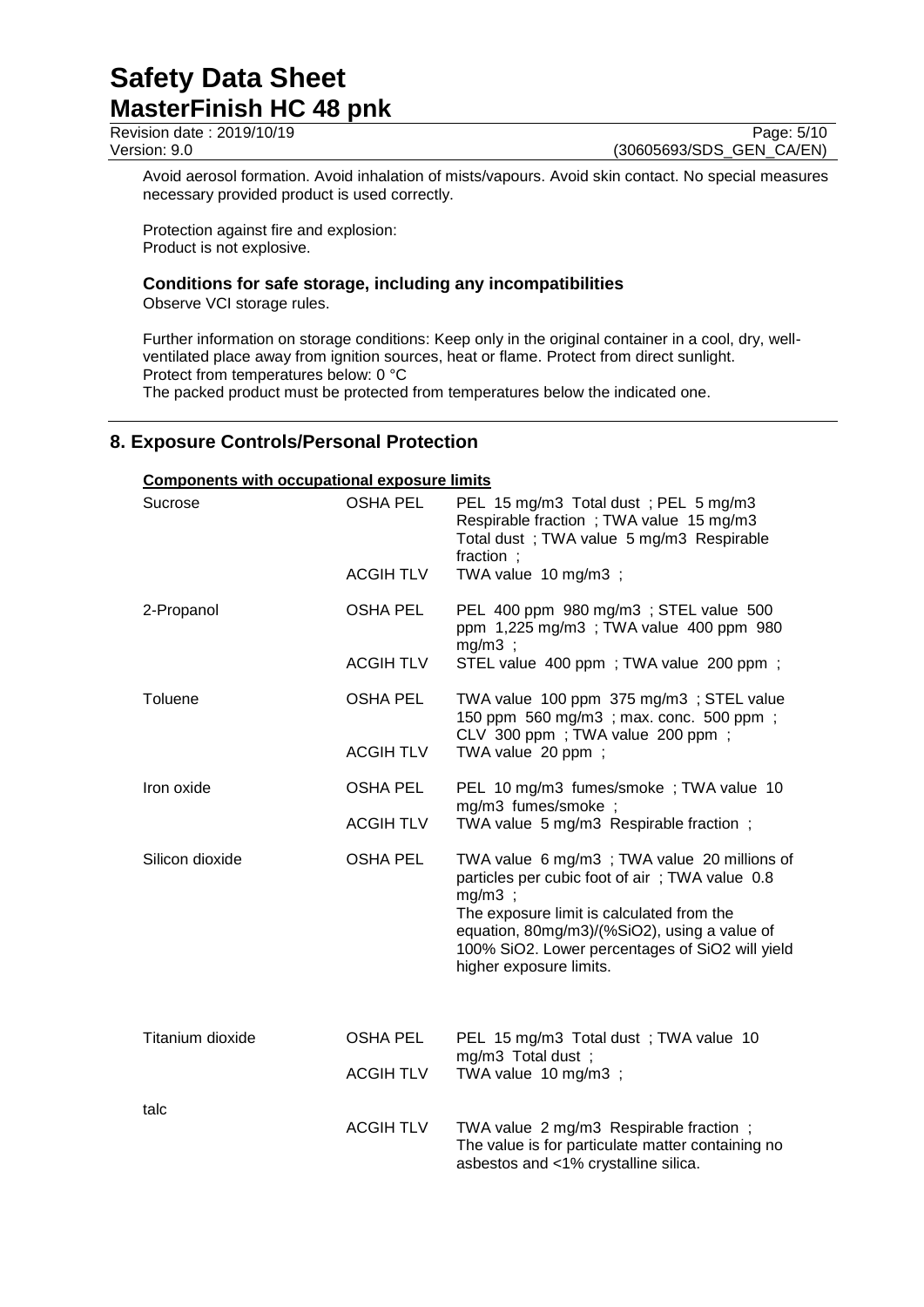# **Safety Data Sheet MasterFinish HC 48 pnk**<br>Revision date : 2019/10/19

| Revision date: 2019/10/19<br>Version: 9.0 |                  | Page: 6/10<br>(30605693/SDS GEN CA/EN)                                                         |
|-------------------------------------------|------------------|------------------------------------------------------------------------------------------------|
| crystalline silica                        | OSHA PEL         | TWA value 0.05 mg/m3 (Respirable dust);<br>OSHA Action level 0.025 mg/m3 (Respirable<br>dust): |
|                                           | <b>ACGIH TLV</b> | TWA value 0.025 mg/m3 Respirable fraction;                                                     |

### **Advice on system design:**

No applicable information available.

### **Personal protective equipment**

### **Respiratory protection:**

When workers are facing concentrations above the occupational exposure limits they must use appropriate certified respirators.

### **Hand protection:**

Wear chemical resistant protective gloves., Manufacturer's directions for use should be observed because of great diversity of types.

### **Eye protection:**

Tightly fitting safety goggles (chemical goggles).

# **Body protection:**

Body protection must be chosen based on level of activity and exposure.

# **General safety and hygiene measures:**

Do not inhale gases/vapours/aerosols. Avoid contact with the skin, eyes and clothing. Avoid exposure - obtain special instructions before use. Handle in accordance with good building materials hygiene and safety practice. Wearing of closed work clothing is recommended. When using, do not eat, drink or smoke. Hands and/or face should be washed before breaks and at the end of the shift. At the end of the shift the skin should be cleaned and skin-care agents applied. Gloves must be inspected regularly and prior to each use. Replace if necessary (e.g. pinhole leaks).

# **9. Physical and Chemical Properties**

| Form:                       | liquid                               |                     |
|-----------------------------|--------------------------------------|---------------------|
| Odour:                      | of toluene                           |                     |
| Odour threshold:            | No applicable information available. |                     |
| Colour:                     | pink                                 |                     |
| pH value:                   | not applicable                       |                     |
| Melting point:              | No applicable information available. |                     |
| Boiling point:              | 80 °C                                |                     |
| Sublimation                 | No applicable information available. |                     |
| temperature:                |                                      |                     |
| Flash point:                | 4 °C                                 |                     |
| Flammability:               | Highly flammable.                    | (derived from flash |
|                             |                                      | point)              |
| Lower explosion limit:      | 1.2 %(V)                             |                     |
| Upper explosion limit:      | 12.7 %(V)                            |                     |
| Autoignition:               | Study does not need to be conducted. |                     |
| Vapour pressure:            | The product has not been tested.     |                     |
| Density:                    | $0.96 - 1.15$ g/cm3                  |                     |
|                             | (20 °C)                              |                     |
| Relative density:           | No applicable information available. |                     |
| Vapour density:             | Heavier than air.                    |                     |
| Partitioning coefficient n- | not applicable                       |                     |
| octanol/water (log Pow):    |                                      |                     |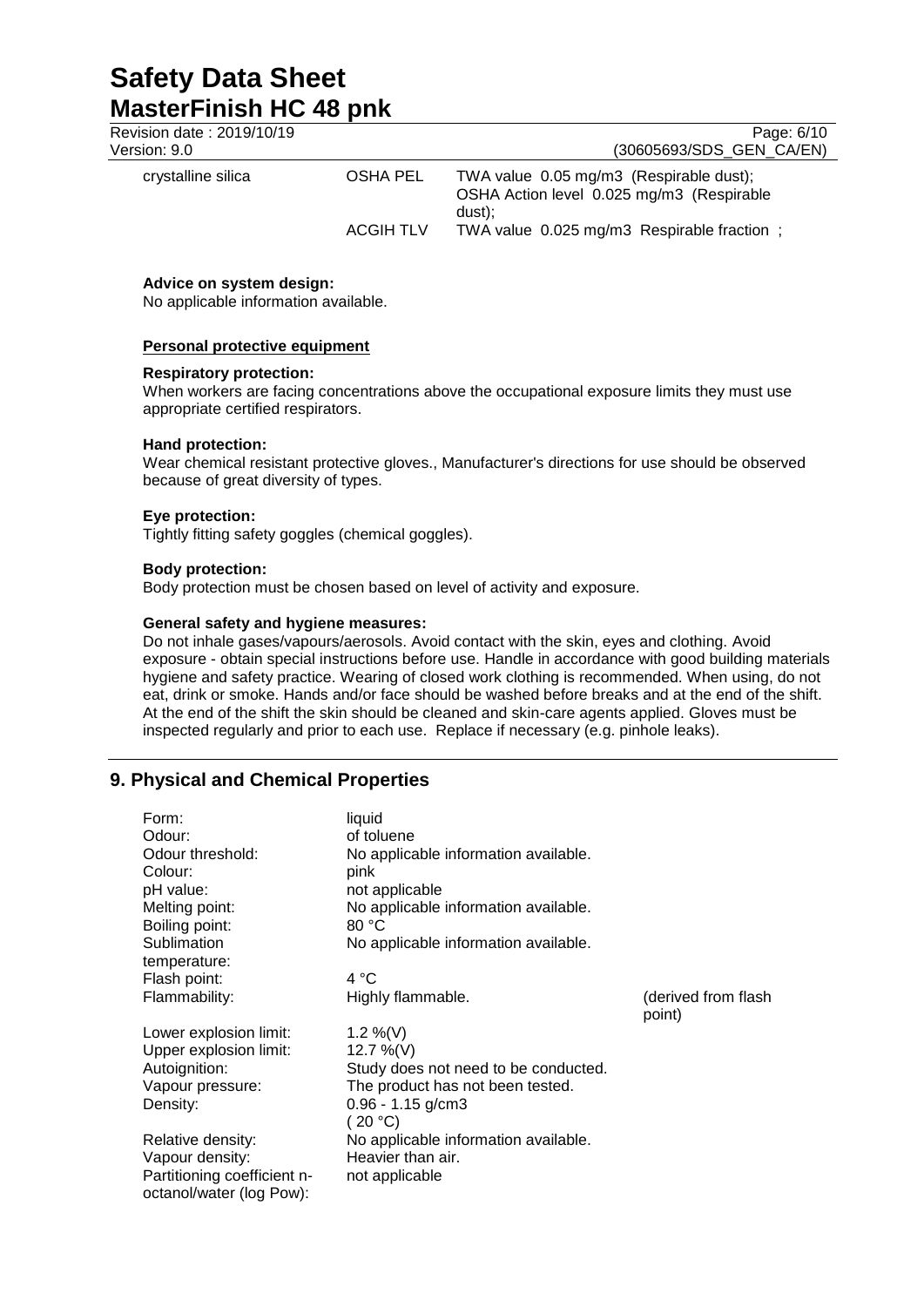Revision date : 2019/10/19<br>
Version: 9.0 **Page: 7/10**<br>
Version: 9.0 **Page: 7/10** (30605693/SDS\_GEN\_CA/EN) Thermal decomposition: No decomposition if stored and handled as prescribed/indicated. Viscosity, dynamic: No applicable information available.<br>Viscosity, kinematic: 62 - 66 mm2/s Viscosity, kinematic: Solubility in water: insoluble<br>Solubility (quantitative): No applic Solubility (quantitative): No applicable information available.<br>Solubility (qualitative): No applicable information available. No applicable information available. Evaporation rate: <br>
No applicable information available.<br>
If necessary, information on other pl If necessary, information on other physical and chemical

parameters is indicated in this section.

# **10. Stability and Reactivity**

### **Reactivity**

No hazardous reactions if stored and handled as prescribed/indicated.

Oxidizing properties: Based on its structural properties the product is not classified as oxidizing.

# **Chemical stability**

The product is stable if stored and handled as prescribed/indicated.

### **Possibility of hazardous reactions**

The product is stable if stored and handled as prescribed/indicated.

### **Conditions to avoid**

See SDS section 7 - Handling and storage.

### **Incompatible materials**

strong acids, strong bases, strong oxidizing agents, strong reducing agents

# **Hazardous decomposition products**

Decomposition products: No hazardous decomposition products if stored and handled as prescribed/indicated.

Thermal decomposition: No decomposition if stored and handled as prescribed/indicated.

# **11. Toxicological information**

### **Primary routes of exposure**

Routes of entry for solids and liquids are ingestion and inhalation, but may include eye or skin contact. Routes of entry for gases include inhalation and eye contact. Skin contact may be a route of entry for liquefied gases.

# **Acute Toxicity/Effects**

#### Acute toxicity

Assessment of acute toxicity: No applicable information available.

Assessment other acute effects

Assessment of STOT single:

Possible narcotic effects (drowsiness or dizziness).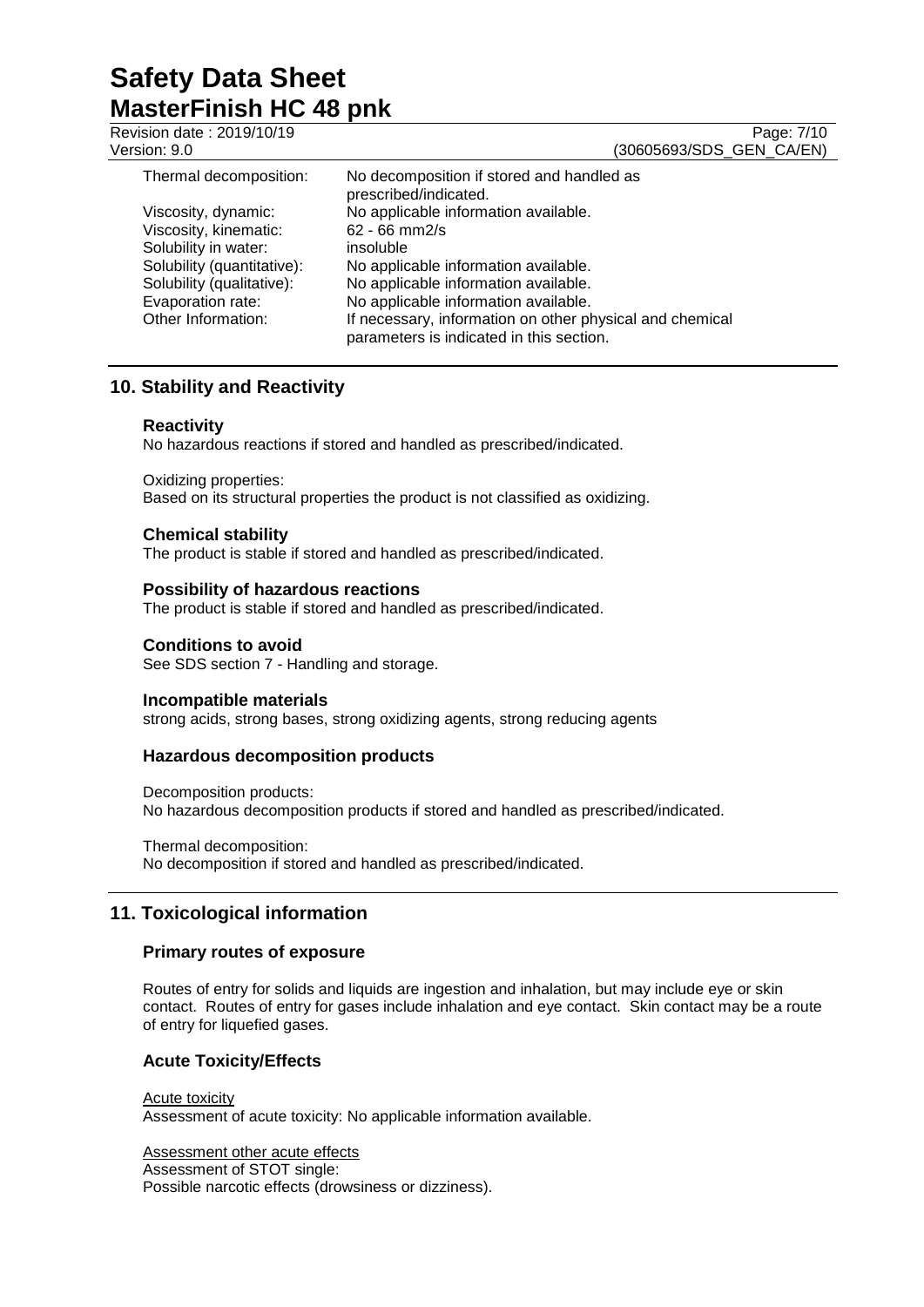#### Irritation / corrosion

Assessment of irritating effects: Skin contact causes irritation.

**Sensitization** 

Assessment of sensitization: Based on available Data, the classification criteria are not met.

Aspiration Hazard No aspiration hazard expected.

# **Chronic Toxicity/Effects**

#### Repeated dose toxicity

Assessment of repeated dose toxicity: May cause central nervous system effects.

#### **Genetic toxicity**

Assessment of mutagenicity: No applicable information available.

#### **Carcinogenicity**

Assessment of carcinogenicity: May cause cancer by inhalation.

#### *Information on: Titanium dioxide*

*Assessment of carcinogenicity: IARC (International Agency for Research on Cancer) has classified this substance as group 2B (The agent is possibly carcinogenic to humans). In long-term studies in rats in which the substance was given by inhalation, a carcinogenic effect was observed. Tumors were only observed in rats after chronic inhalative exposure to high concentrations which caused sustained lung inflammation. In long-term studies in rats and mice in which the substance was given by feed, a carcinogenic effect was not observed. Dermal exposure is not expected to be carcinogenic.*

#### *Information on: crystalline silica*

*Assessment of carcinogenicity: In long-term studies in rats and mice in which the substance was given by feed, a carcinogenic effect was not observed. In long-term animal studies in which the substance was given by inhalation in high doses, a carcinogenic effect was observed. The substance and its compounds in the form of respirable dusts/aerosolsis classified by the German MAK commision as a category 1 carcinogen (substances that cause cancer to humans). A carcinogenic effect cannot safely be ruled out. The inhalation uptake of the alveolar fraction of the fine dust may cause damage to the lungs. The International Agency for Research on Cancer (IARC) has classified this substance as a Group 1 (known) human carcinogen.*

*NTP listed carcinogen* ----------------------------------

#### Reproductive toxicity

Assessment of reproduction toxicity: May cause harm to the unborn child.

### **Teratogenicity**

Assessment of teratogenicity: Based on available Data, the classification criteria are not met.

### **Other Information**

The product has not been tested. The statements on toxicology have been derived from the properties of the individual components.

# **Symptoms of Exposure**

Additional information on symptoms and effects may be included in the GHS labeling phrases available in Section 2 and in the Toxicological assessments available in Section 11.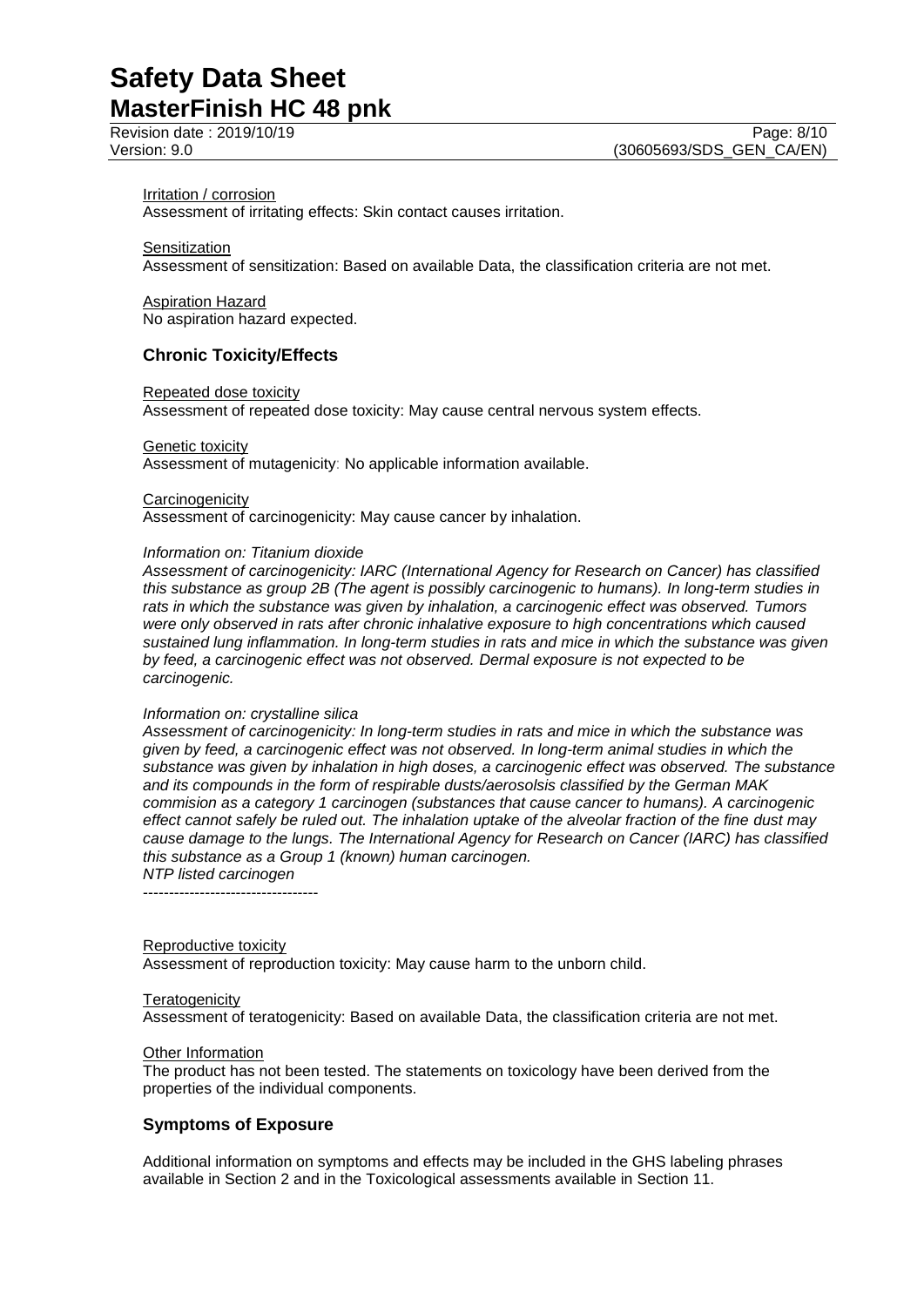Revision date : 2019/10/19<br>
Version: 9.0 **Page: 9/10**<br>
Version: 9.0 (30605693/SDS GEN CA/EN)

# **12. Ecological Information**

# **Toxicity**

Aquatic toxicity Assessment of aquatic toxicity: Acutely toxic for aquatic organisms. May cause long-term adverse effects in the aquatic environment.

# **Persistence and degradability**

Assessment biodegradation and elimination (H2O)

*Information on: Toluene*

*Readily biodegradable (according to OECD criteria).* ----------------------------------

# **Additional information**

Other ecotoxicological advice: May cause long-term adverse effects in the aquatic environment.

# **13. Disposal considerations**

### **Waste disposal of substance:**

Dispose of in accordance with national, state and local regulations. Residues should be disposed of in the same manner as the substance/product. Do not discharge into drains/surface waters/groundwater.

### **Container disposal:**

Contaminated packaging should be emptied as far as possible; then it can be passed on for recycling after being thoroughly cleaned.

# **14. Transport Information**

| <b>Land transport</b><br>TDG                                                            |                                                          |
|-----------------------------------------------------------------------------------------|----------------------------------------------------------|
| Hazard class:<br>Packing group:<br>ID number:<br>Hazard label:<br>Proper shipping name: | 3<br>Ш<br><b>UN 1139</b><br>3<br><b>COATING SOLUTION</b> |
| Sea transport<br><b>IMDG</b>                                                            |                                                          |
| Hazard class:                                                                           | າ                                                        |

| Hazard class:  | 3              |
|----------------|----------------|
| Packing group: | н              |
| ID number:     | <b>UN 1139</b> |
| Hazard label:  | 3              |